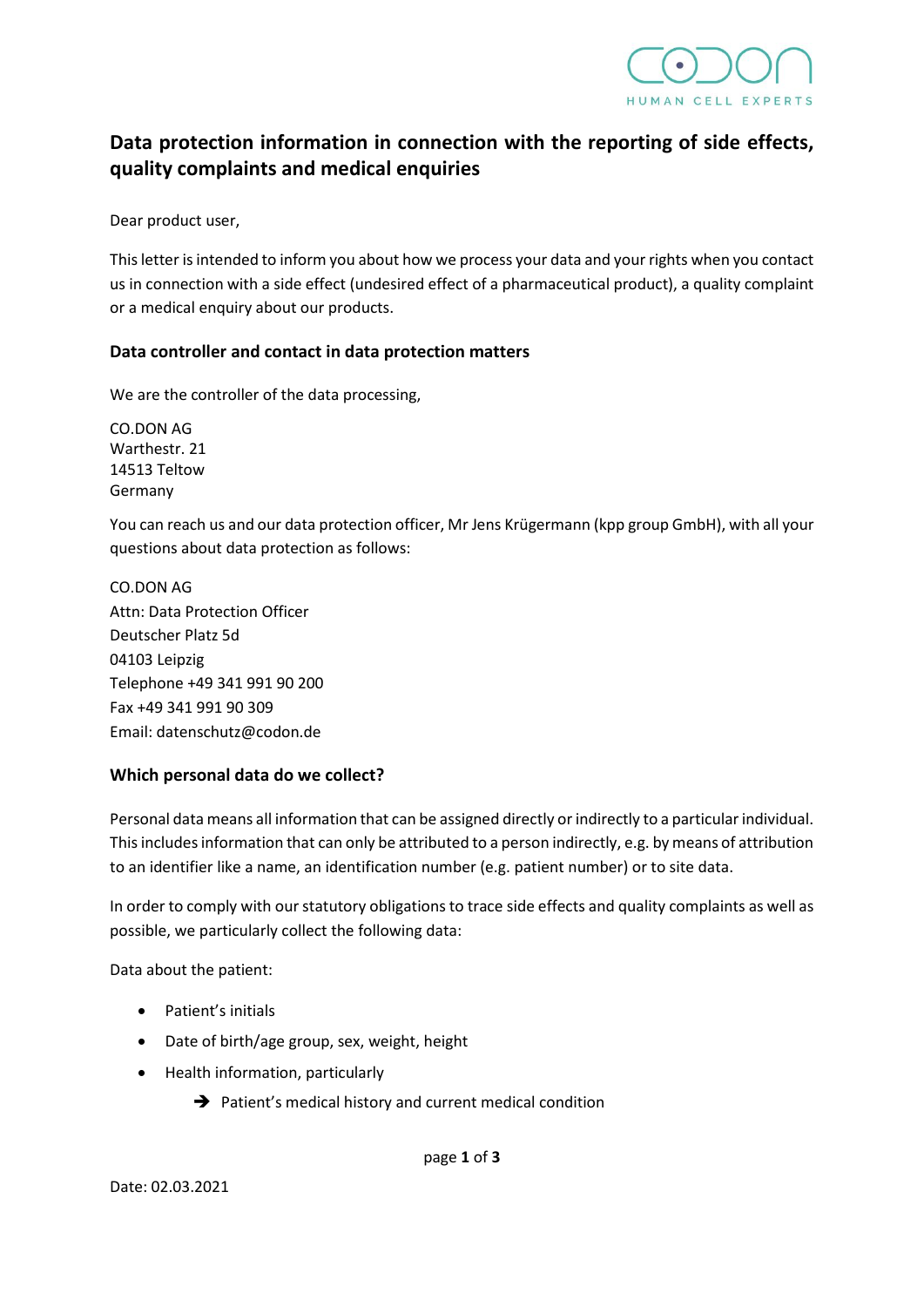

- $\rightarrow$  Treatment indication
- $\rightarrow$  Details of the side effect, including symptoms, and their therapy and on any potential long-term effects that the side effect may have on the patient's health; if relevant, documents such as laboratory reports and medication taken
- → Details of medication and treatment taken concurrently by the patient or taken at the time the side effect occurred, including the dosage, the length of time taken, the reason for the medication and all subsequent changes to your therapy

Data about the person reporting or making the enquiry:

- Name
- Address data (particularly country)
- Contact data (phone number and email address)
- If relevant, profession, position, specialisation, department
- If applicable, relationship to the person concerned by the report

## **Purpose of collection, use and disclosure of your data**

We only use your data to process your request. This may relate to the processing of reports of side effects and quality complaints about our products and their use, or to the answering of medical enquiries, which may subsequently give rise to reports of side effects. To the extent necessary, the processing of reports on side effects may also include comparisons with other reports of side effects. It may also be necessary for us to contact you to obtain further information about the side effect or the quality complaint. Your data are only used and processed within the company for the purposes mentioned above. Your data are recorded in our safety database in pseudonymous form. The data are pseudonymized for the statutory reporting of side effects to the competent authorities. Your personal data are otherwise not disclosed to anyone.

## **Legal basis for the data processing**

Processing of personal data generally takes place on the basis of Art. 6(1)(c) GDPR, to the extent that the data are collected in the context of reports on side effects. This states that personal data may be processed, if necessary, to meet a legal obligation. We have such a legal obligation to process pharmaceutical safety data under the German Pharmaceutical Products Act (AMG).

Processing of personal data also generally takes place on the basis of Art. 6(1)(f) GDPR, to the extent that the data are collected in the context of medical enquiries. This states that we may process personal data in pursuit of our legitimate interests.